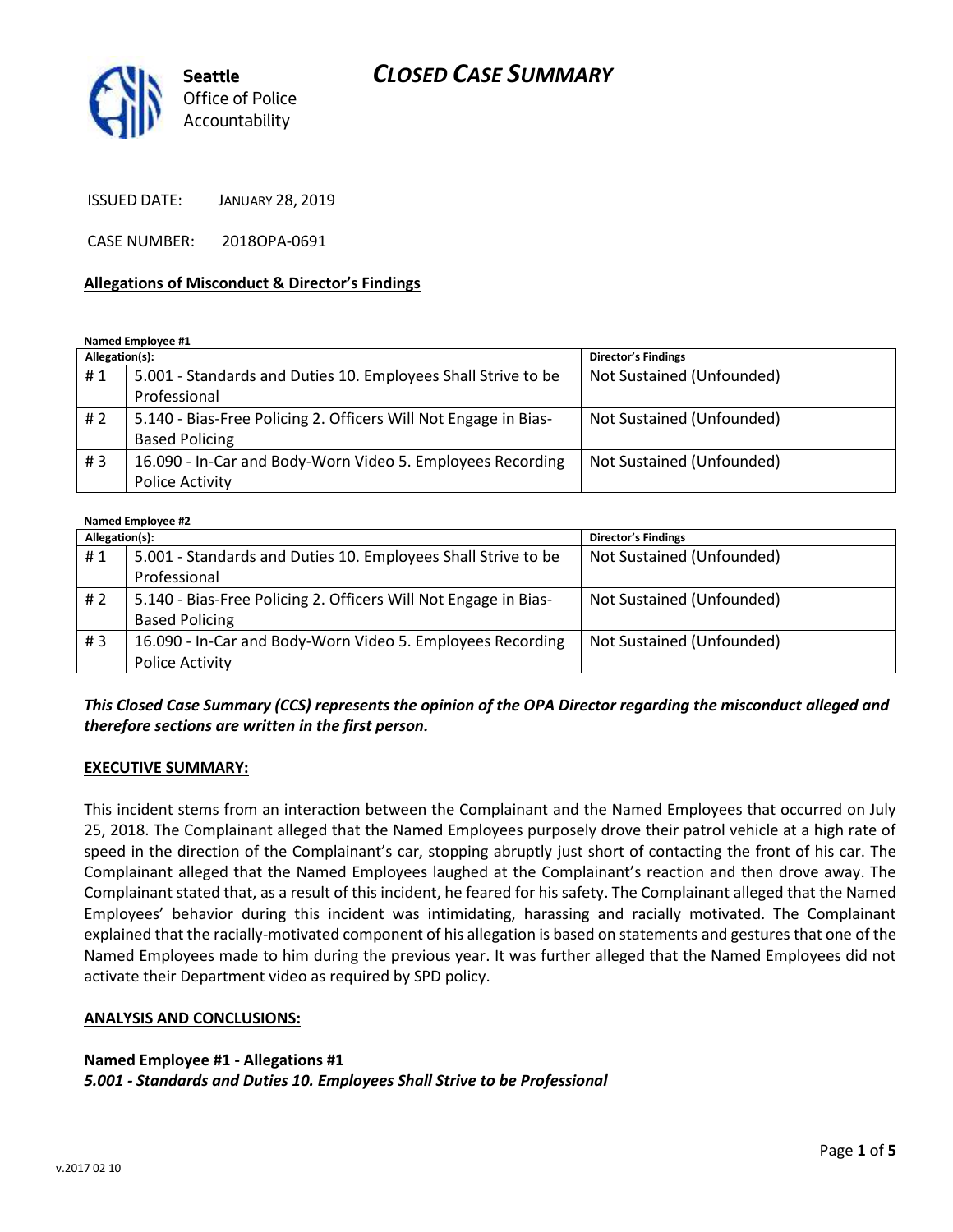

OPA CASE NUMBER: 2018OPA-0691

As part of its investigation, OPA interviewed the Complainant. The Complainant reiterated his allegation against Named Employee #1 (NE#1) and Named Employee #2 (NE#2) regarding the July 25th incident. The Complainant also acknowledged that he responded to what he alleged NE#1 and NE#2 did by confronting the officers after he followed them and found their vehicle parked on the side of a nearby street. The Complainant stated that he yelled at in the direction of the officers' vehicle and asked whether they thought what they did was "fucking funny." The Complainant stated that by the time he approached their vehicle, only NE#2 was present. The Complainant stated that NE#2 exited the vehicle and responded by asking, "What are you taking about?" The Complaint stated that he then told NE#2, "Fuck you," and continued by telling NE#2 that he would show them. The Complainant told OPA that what he meant by that comment was that he planned on complaining to OPA, which he did approximately 30 minutes after the incident. The Complainant told OPA that he does not know what motivated NE#1 and NE#2's decision to drive at his car, but if it was to get the Complainant to react, they succeeded.

The Complainant also explained to OPA that he first became aware of NE#1 over the course of the past year. The Complainant does not recall ever speaking to NE#1, but that NE#1 would flash "peace signs" and "raise the roof" gestures in the Complainant's direction when the Complainant would see NE#1 while he patrolled the neighborhood. The Complainant explained that African-American men often use those gestures with each other, but since NE#1 is Caucasian and the Complainant is African American, he believed that NE#1's decision to make those gestures was meant to deliver a negative racial message. The Complainant further alleged that NE#1 yelled, "fucking punk" out of his patrol vehicle's window in the Complainant's direction approximately four months earlier. The Complainant did not provide any additional context regarding that matter. The Complainant told OPA that he has no idea why NE#1 has decided to harass and intimidate him. To the Complainant, the randomness of NE#1's actions were "the problem." The Complainant stated that he did not recall having any prior interactions with NE#2.

The Complainant asserted that his girlfriend was a witness to some of NE#1's actions, but he never followed up with her contact information after telling OPA that he would. The Complainant did not provide OPA with the names of any other witnesses.

OPA interviewed NE#1. NE#1 stated that on July 25, he and NE#2 were driving when they encountered a black Hyundai with a Lyft placard in the window. The vehicle was stopped and had its hazard lights on, so the officers waited for the vehicle to move, which it did. NE#1 stated that the officers did not activate their In-Car Video (ICV) system because they were not responding to any calls for service and their encounter with the black Hyundai did not involve any police action. As the black Hyundai passed by the patrol vehicle, NE#1 stated that he recognized the Complainant from previous encounters.

While passing the officers' patrol vehicle, NE#1 claimed that the Complainant made "vulgar gestures," and was "flipping [NE#1] off" and "yelling" something at NE#1. NE#1 stated that he ignored what the Complainant was doing because there was no reason to engage with him. After the Complainant's vehicle passed, the officers drove to a nearby restaurant so that NE#1 could use the restroom. After NE#1 exited the restaurant, NE#1's noticed that the green light on his ICV was illuminated, meaning that the ICV was activated. Believing that NE#2 must have activated it for a reason, NE#1 returned to their patrol vehicle. NE#2 told NE#1 that he activated the ICV because the Complainant drove back around, stopped, and started yelling in the direction of their patrol vehicle. NE#2 exited the patrol vehicle to see what the Complainant was yelling about. NE#2 told NE#1 that the Complainant yelled that he was "coming for" NE#1," and then stated that he (the Complainant) was going to "show [NE#1] what real power is." NE#1 told OPA that he perceived what the Complainant said as a "vague threat" from the Complainant to NE#1.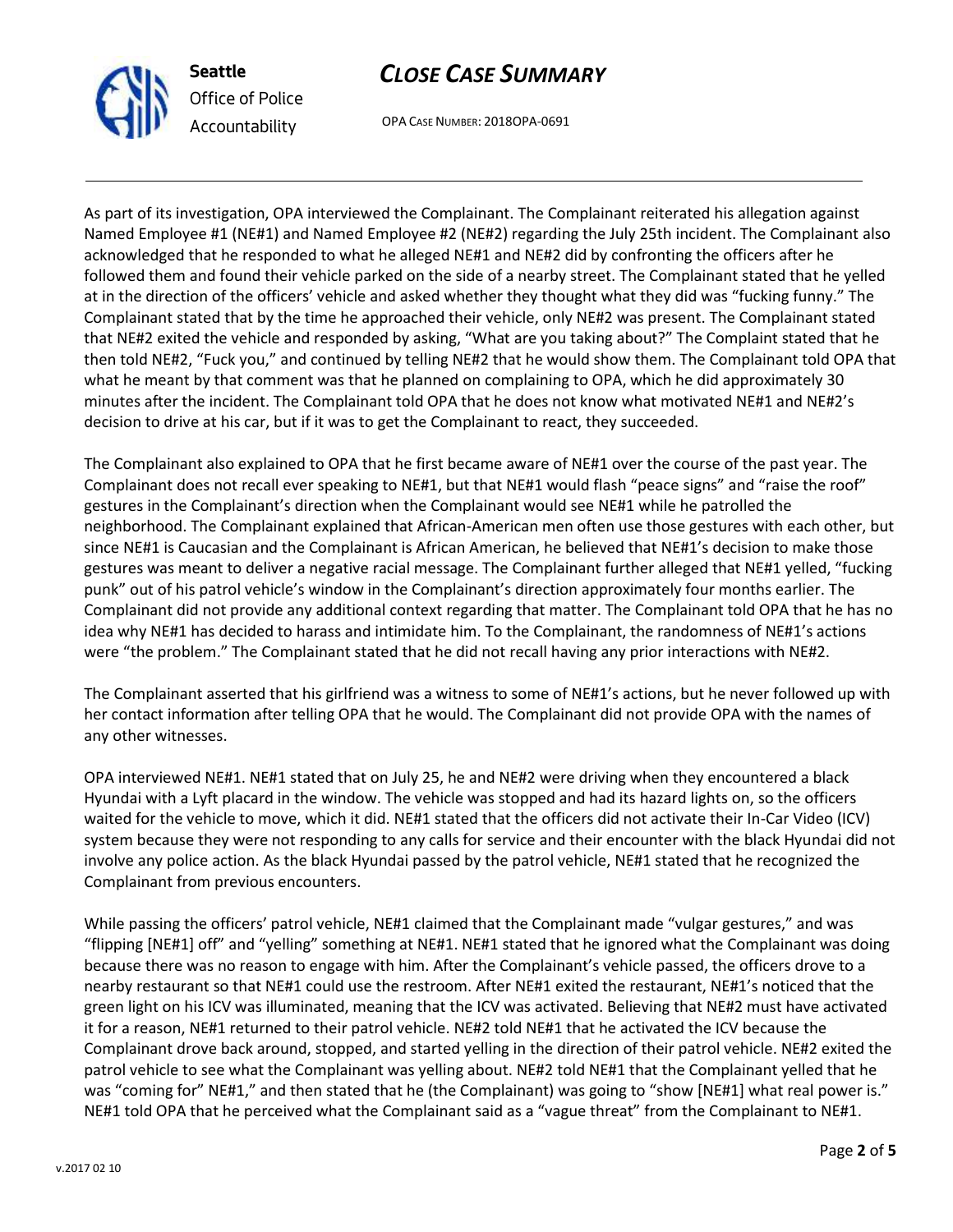

OPA CASE NUMBER: 2018OPA-0691

In response, NE#1 documented what transpired in a police report. In that report, NE#1 recounted his history with and knowledge of the Complainant. NE#1 explained to OPA that he first encountered the Complainant when NE#1 saw him at Cascade Park while on patrol, and then saw him there on a regular basis. NE#1 stated that Cascade Park is known as a location where illegal narcotics are sold. NE#1 stated that he has never directly interacted with the Complainant, but NE#1 believes that the Complainant does not like it when NE#1 patrols the park. NE#1 told OPA that he is suspicious of the Complainant's reasons for being at the park, but acknowledged that he has never witnessed the Complainant violating any park rules or laws, and thus has never had any contact with the Complainant in a law enforcement capacity. NE#1 claimed that the Complainant has given NE#1 "the middle finger" and yelled things like, "fucking pig" in NE#1's direction as NE patrolled the park. NE#1 denied ever saying things or engaging in actions to intimidate or harass the Complainant. NE#1 did not recall ever making any statements or gestures to the Complainant, but denied that he did anything that was designed to deliver a negative or raciallybiased message to the Complainant. NE#1 believes that the Complainant may have complained about him to OPA because he hopes to stop NE#1 from patrolling Cascade Park.

OPA interviewed NE#2. NE#2 provided OPA with answers that conveyed a similar account to that provided by NE#1; however, NE#2's version contained more details about the two encounters with the Complainant on July 25. NE#2 told OPA that he wrote a detailed police report of what took place that day because of the seriousness of the Complainant's statements. NE#2 also stated that he has no recollection of ever interacting with the Complainant other than on July 25.

OPA reviewed the police reports generated by NE#1 and NE#2 regarding the July 25 incident. The officers wrote and submitted those reports on the same day as the incident. Their reports contained detailed narratives of what they alleged took place that day and was consistent with what they conveyed during their OPA interviews. NE#1's report included additional information pertaining to his previous knowledge of the Complainant, as well as intelligence he received in the past about the Complainant from named and unnamed sources.

OPA searched for ICV and Body Worn Video (BWV) associated with the July 25 incident. The only video was from the ICV that was activated by NE#2 after the Complainant confronted the officers. That video did not capture any of the alleged actions.

OPA also searched for Global Positioning Satellite (GPS) mapping data associated with the officers' patrol vehicle on July 25. The GPS data did not provide any useful information and may have been malfunctioning.

SPD Policy 5.001-POL-10 requires that SPD employees "strive to be professional at all times." The policy further instructs that "employees may not engage in behavior that undermines public trust in the Department, the officer, or other officers." (SPD Policy 5.001-POL-9.) The policy further states the following: "Any time employees represent the Department or identify themselves as police officers or Department employees, they will not use profanity directed as an insult or any language that is derogatory, contemptuous, or disrespectful toward any person." (*Id*.) Lastly, the policy instructs Department employees to "avoid unnecessary escalation of events even if those events do not end in reportable uses of force." (*Id*.) If, as the Complainant alleged, NE#1 and NE#2 engaged in harassing and inappropriate behavior then it would be a violation of this policy.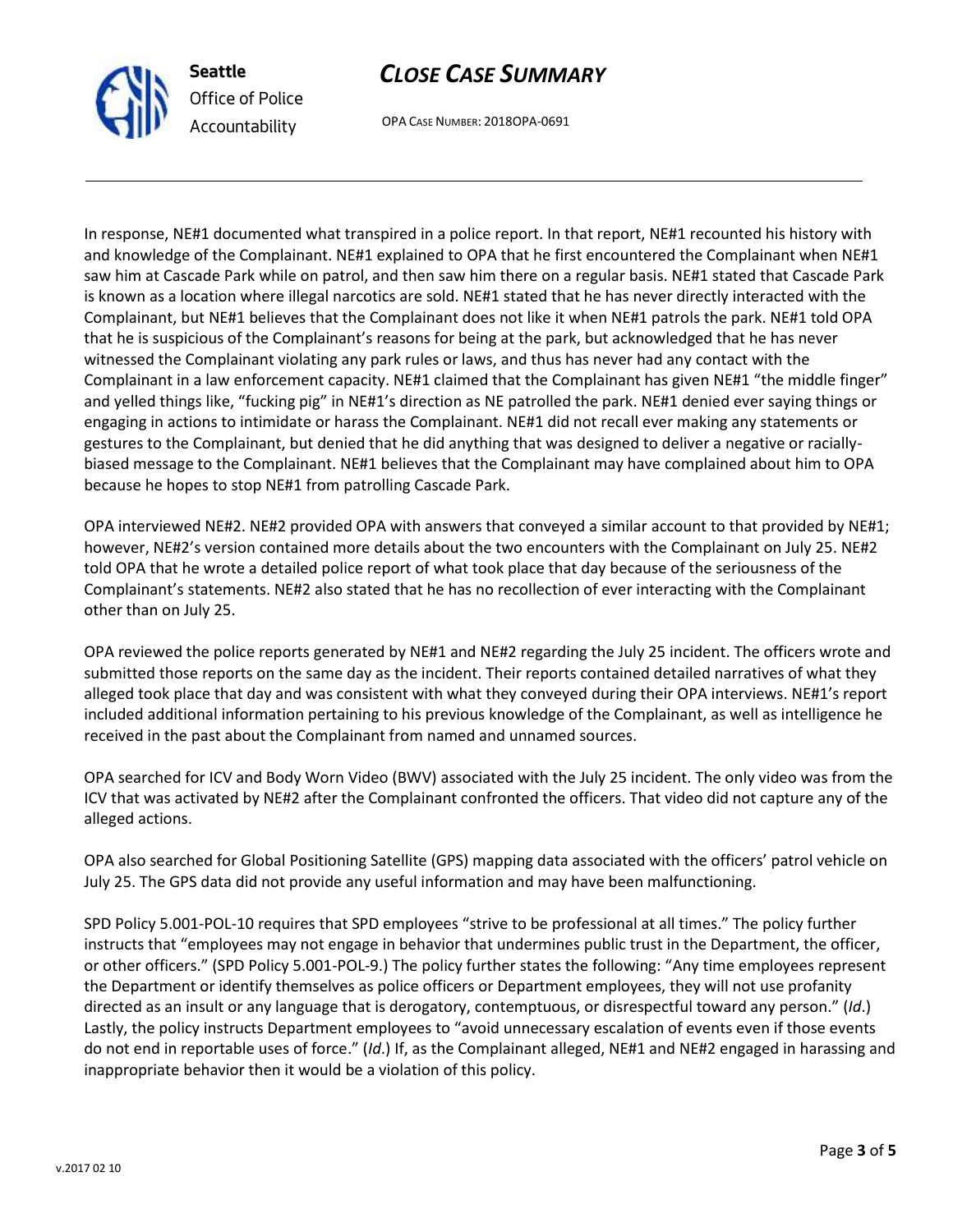

OPA CASE NUMBER: 2018OPA-0691

In reaching its decision in this case, OPA notes that there was limited video evidence and no accounts from independent witnesses. This was the case even though the Complainant told OPA that he would provide contact information for his girlfriend, who was purportedly a direct witness to the incident. He did not do so and OPA was unable to interview her. Ultimately, in order to prove that the alleged conduct occurred, OPA must be able to meet a preponderance of the evidence standard. As discussed above, OPA simply cannot do so in this case. Instead, the weight of the evidence indicates that no policy violation occurred in this incident. Accordingly, I recommend that this allegation be Not Sustained – Unfounded as against both Named Employees.

### Recommended Finding: **Not Sustained (Unfounded) Named Employee #1 - Allegation #2** *5.140 - Bias-Free Policing 2. Officers Will Not Engage in Bias-Based Policing*

SPD policy prohibits biased policing, which it defines as "the different treatment of any person by officers motivated by any characteristic of protected classes under state, federal, and local laws as well other discernible personal characteristics of an individual." (SPD Policy 5.140.) This includes different treatment based on the race of the subject. (*See id*.)

For the same reasons as stated above (*see* Named Employee #1, Allegation #1), I recommend that this allegation be Not Sustained – Unfounded as against both Named Employees.

### Recommended Finding: **Not Sustained (Unfounded)**

### **Named Employee #1 - Allegation #3** *16.090 - In-Car and Body-Worn Video 5. Employees Recording Police Activity*

SPD Policy 16.090-POL-1(5) concerns when Department employees are required to record police activity. SPD Policy 16.090-POL-1(5)(b) sets forth the categories of activity that must be recorded, which include: responses to dispatched calls starting before the employee arrives on the scene; traffic and Terry stops; on-view infractions and criminal activity; arrests and seizures; searches and inventories of vehicles, persons, or premises; and questioning victims, suspects, or witnesses

Based on the information obtained during this investigation, I find that there was no policy violation regarding the absence of ICV or BWV. According to NE#1 and NE#2, the interactions they had with the Complainant did not involve any of police activity that would require the activation of video. As such, I recommend that this allegation be Not Sustained – Unfounded as against both Named Employees.

Recommended Finding: **Not Sustained (Unfounded)**

## **Named Employee #2 - Allegations #1** *5.001 - Standards and Duties 10. Employees Shall Strive to be Professional*

For the same reasons as stated above (*see* Named Employee #1, Allegation #1), I recommend that this allegation be Not Sustained – Unfounded.